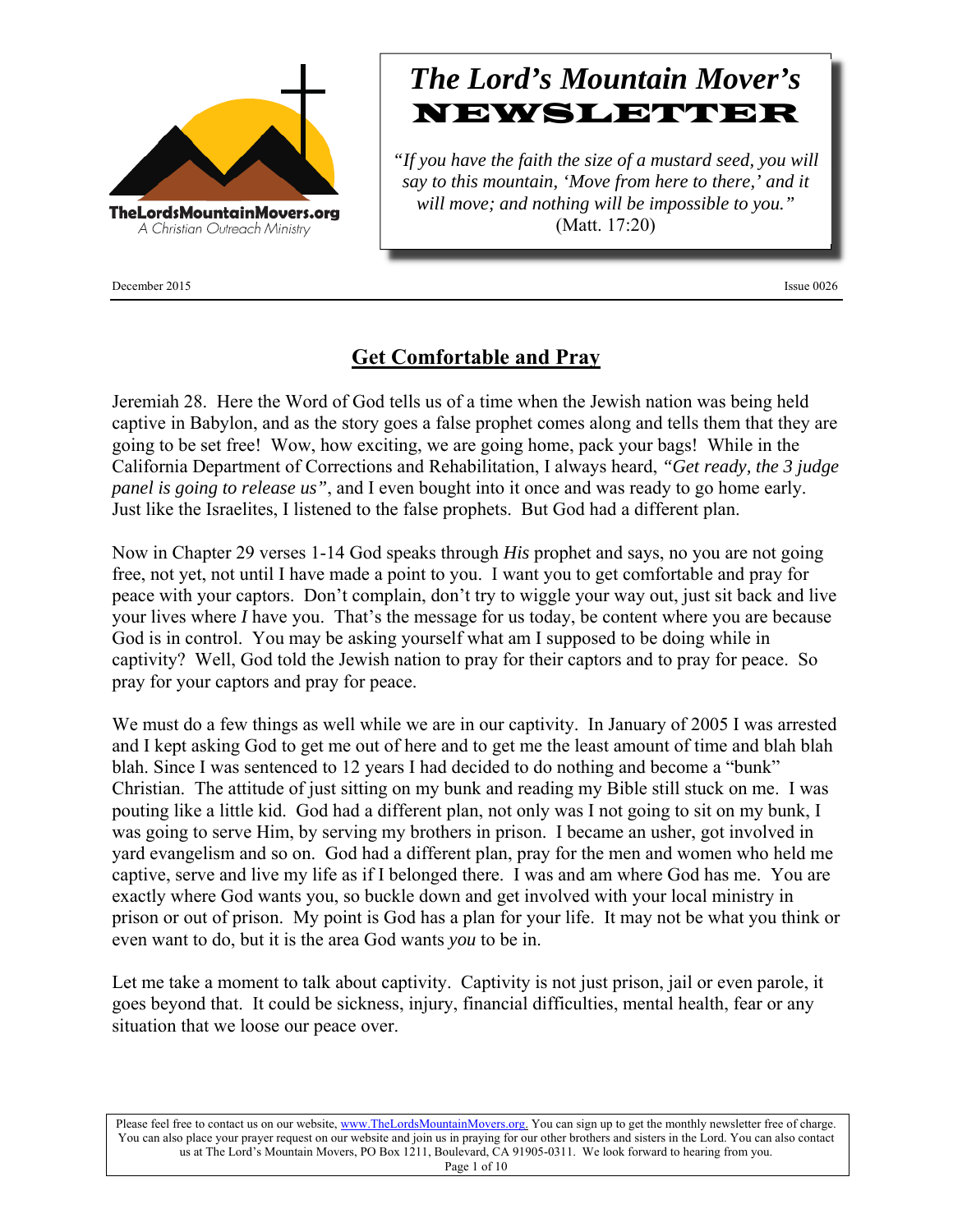Here are some things we need to do, not just in captivity, but always, whether in a physical prison or wherever you are at this moment.

2 Chronicles 7: 13-16. We need to repent and call upon the name of the Lord, not just repeating a prayer we heard (Matthew 6:5), but to really get a hold of God, crying out from our hearts. If you want a breakthrough, you need to pray. Again, don't think that God is a genie in a bottle, don't just ask God for "things", ask Him for forgiveness, healing and more importantly, ask God to help you know His will for your life.

Matthew 10:7-8 and Matthew 28:18-20. Share the gospel, no matter where we are, we are required to share the gospel. Jesus didn't say when life is perfect or when things go your way or when you meet someone you like, share the gospel. No! He simply said go and make disciples of all the nations speaking to all those I put in your path. Oh yeah, by the way *all* means **all**!

Romans 12:18. Be peaceful, if we are not peaceful with those around us, how can we expect to be at peace with God or have peace in our heart? I was sitting here thinking about the difference between peace and pride. Peace allows you to be content and to be humble, peace allows you to walk away from potentially confrontational situations. Pride leaves us feeling discontent, leads us to cause trouble and leads us down a path of destruction keeping us from being at peace where we are. When we are full of ourselves and selfish, we think we are owed something from everyone. God did not instruct us to be full of fighting, but to be at peace as much as it is in our control to do so.

2 Thessalonians3:10-13. Work and be helpful not a hindrance. If we are not being helpful, then we are not showing Jesus at work in our own lives. The Bible tells us to do all things as unto the Lord and if a man chooses not to work he shouldn't eat. So, while you are where you are, WORK and be profitable to your Ruler. Look at Joseph in Genesis chapters 40-43. Joseph, using Godly wisdom prospers Pharaoh and the land of Egypt. By him being obedient, not only did Egypt prosper, his whole family was saved. So you see, being obedient and being helpful we are not just helping our captors, we could be inadvertently saving our family. Breaking that generational curse, would be the result of us being obedient to God and not doing the same stupid, unhelpful things we did in the past. If you want your kids or grandkids to live a life of crime, causing pain and suffering the way we did, then do nothing! As for me? I desire to be a part of breaking bondage of the generational curse. As for me and my household? We will serve the Lord?

To end, I want to leave you with this thought: repentance, true repentance *always* bears fruit. What is the fruit of your repentance?

Your Brother in Christ,

**Kenny Johnson**

Please feel free to contact us on our website, www.TheLordsMountainMovers.org. You can sign up to get the monthly newsletter free of charge. You can also place your prayer request on our website and join us in praying for our other brothers and sisters in the Lord. You can also contact us at The Lord's Mountain Movers, PO Box 1211, Boulevard, CA 91905-0311. We look forward to hearing from you. Page 2 of 10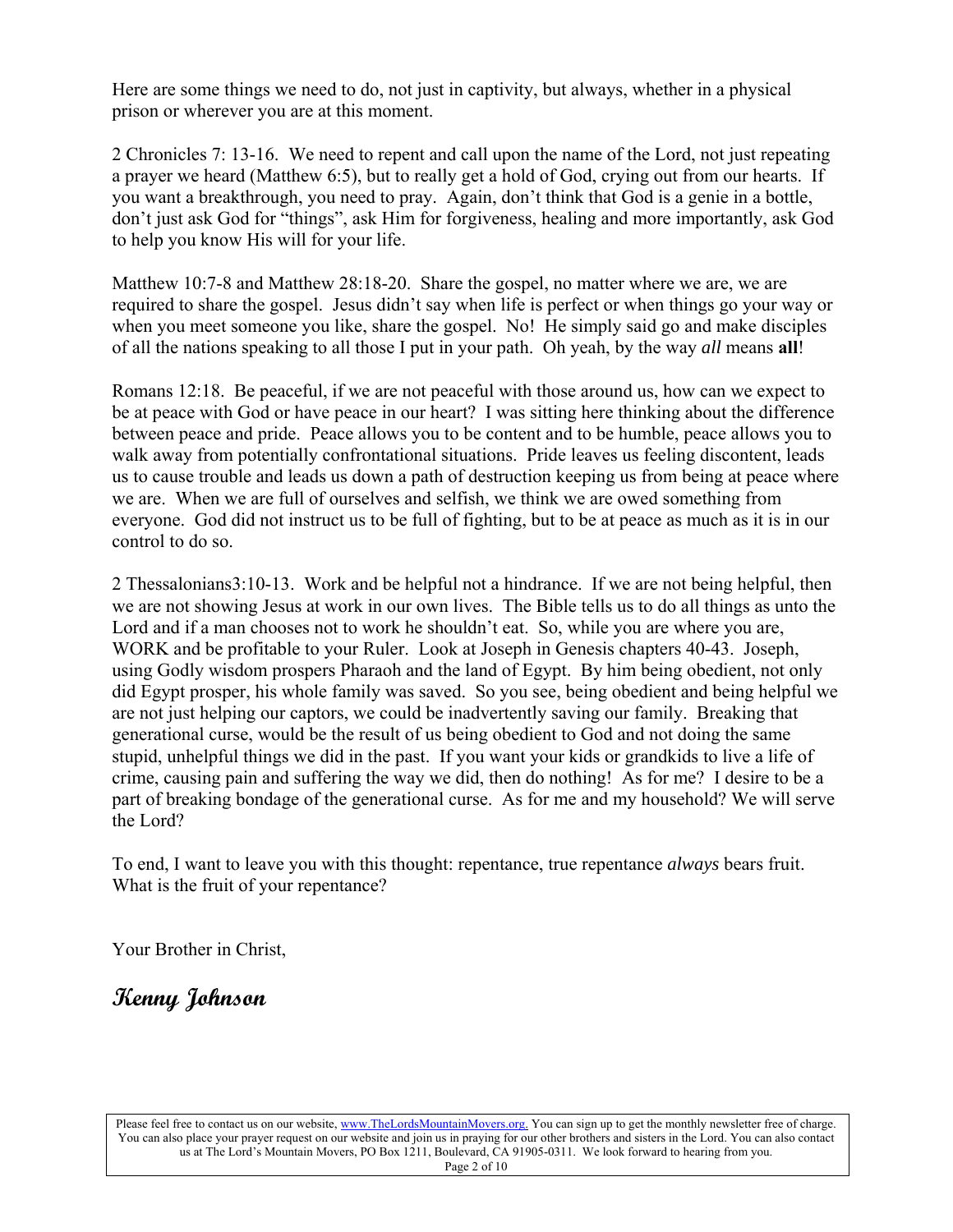## BE A BARNABAS

## **Are you eating right?**

With man's appointed holidays, many of us are eating a lot more than normal lately. Thanksgiving just passed and Christmas will be here before we know it. One of the things that I like about this time of the year is all the different stuff I can put on my plate and in my belly. I am not as fit as I used to be, lol, it seems harder to maintain a healthy weight the older I get. Except, when I ask if you are eating right, I am not talking about feeding the body. I am talking about feeding your soul.

#### *"For physical training is of some value, but godliness has value for all things, holding promise for both the present life and the life to come."* 1 Timothy 4:8

When I talk about about a balanced diet, I am actually referring to our spiritual health. In order for us to remain healthy Christians, we need to make sure we focus on the right things. Too much of one thing and not enough of another can lead to an unhealthy walk. Years ago I read a book about spiritual health and the author created 3 stick figure bodies. The first had a big head, small body and thin legs. He related this to a person who has gathered a lot of head knowledge. The second had a small head, large body and very small legs again. This image represented a person who had a big heart for people. Lastly, the third picture had a small head and body with large legs attached to them. This one being of a person who was always serving in the ministry involved in many different Christian activities but without much of the other attributes listed above.

Neither one of the three diagrams represented a healthy Christian. In the first, the believer had lots of time studying the word, but they didn't spend enough time praying and serving in their respective Christian community. In the second, the person didn't spend a lot of time in the word, but they had a big heart for prayer and compassion for others. While in the last model, the Christian was ready to get involved in all kinds of outreach and serving in ministry, but didn't have a strong working knowledge of the Scriptures nor had they put a lot of time in their prayer closet.

Paul says, physical training is of some use, but training in righteousness is both useful for this life and the life to come. When I think about the *big-headed* figure, I also thought of someone who attends Church every week listening to the word. They would have all kinds of Bible studies or books they have read. A daily regiment of reading the Word before they started their day. I mentally compared this to a person who eats a lot of healthy food, but never really got out of the house to work it off. But what about someone who eats of the wrong kinds of food, such as watching TV ministries that never talk about certain teachings in the Bible because they are seeker friendly and don't want to push people away. I think that is like having a high sugar or high carbohydrate diet. "*All* scripture is God breathed..." Or even a preacher who likes to give long introductions to their sermons and spends very little time if any in the actual word of God. That is like an artificial sweetener that tricks your body into thinking your eating something good.

Please feel free to contact us on our website, www.TheLordsMountainMovers.org. You can sign up to get the monthly newsletter free of charge. You can also place your prayer request on our website and join us in praying for our other brothers and sisters in the Lord. You can also contact us at The Lord's Mountain Movers, PO Box 1211, Boulevard, CA 91905-0311. We look forward to hearing from you. Page 3 of 10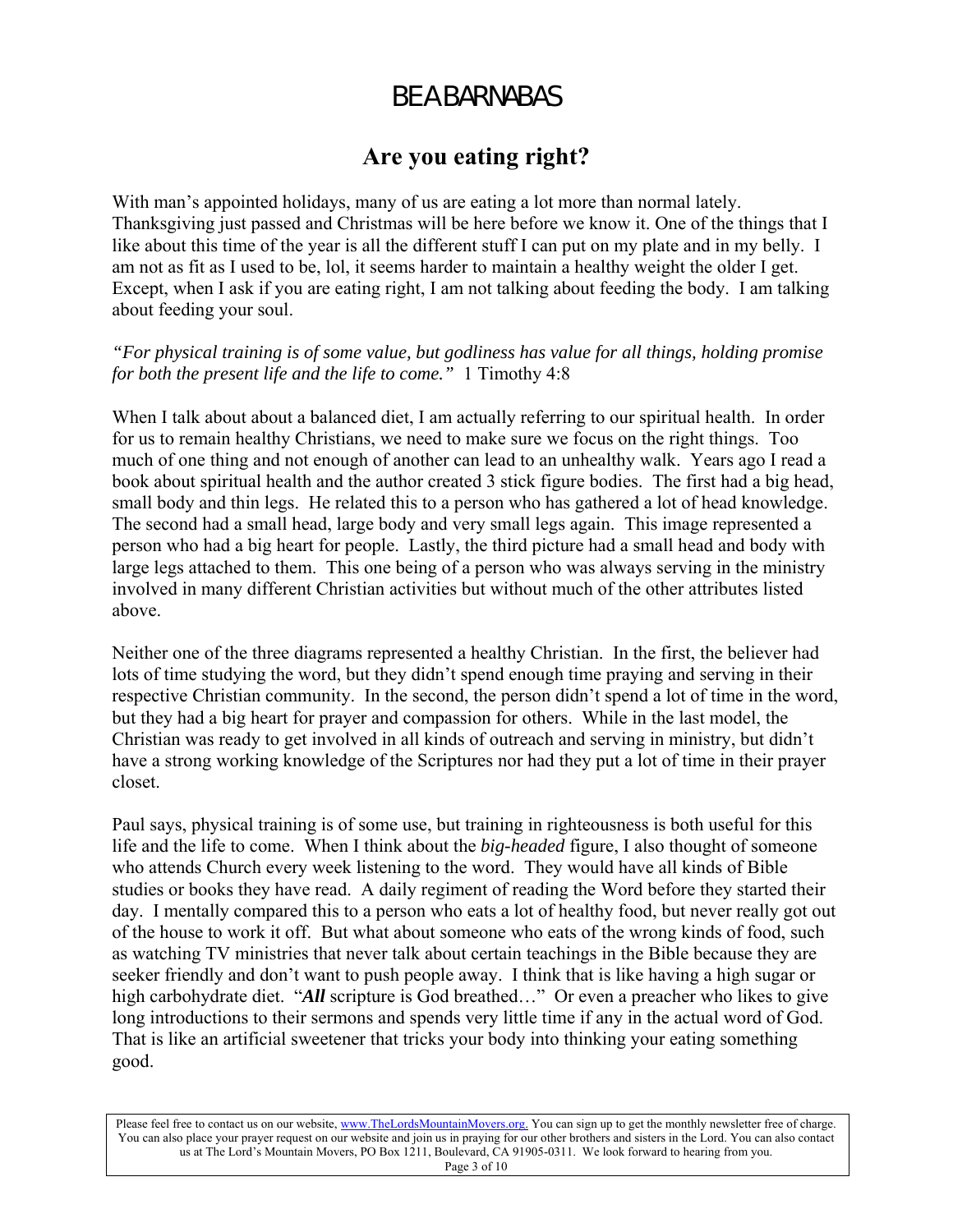I also thought about spending a good portion of time talking to God everyday following the model in Philippians 4:7 really well, but not spending enough time reading and memorizing scripture that we can share it with people by living it or evangelizing the lost.

Then again, we could even spend a good portion of our time trying to reach the lost, but don't have the scripture written on the tablet of our heart's.

In everything we do, we should do it as unto the Lord because we know it is from Him that we shall receive our reward. It is important for us to eat right both physically and spiritually. A well balanced diet can make it easier to last longer when you are running a marathon, taking a long bike ride, working or participating in any other form of a long period of strenuous activity.

If I had only coffee and doughnuts before I went out surfing all day, not only would I burn out quickly, but I would also be more sore than I would if I ate something good before hand. Also, taking a break in the middle of the day to eat again is important. Not having a regular intake of God's word can also leave us spiritually parched. I would struggle living according to His word or sharing His love with others if I didn't take the time to study it or work on my memory verses. I know I need to spend time praying over His word before I try to share it in the newsletter, at work or with people I encounter throughout my days. I try to pray everyday about *what* He wants me to share each month, about *who* He wants me to share it with and about *how* He wants me to share it.

How about you? Can you relate to anything shared in this message or others to your daily life? We would love to hear from you and hear your insights. Please make time each day to insure you have a healthy diet of Jesus, the Word of God, and let us continually glorify our Father in heaven by doing the work He set out for us.

Be blessed in Him,

*Brother Daniel Rodney* 

#### **We want you!**

That's right; the Lord's Mountain Movers Ministry wants you to be a bigger part of what we are doing in God's kingdom. We have received several contributions for your newsletter and thank those of you who have taken the time to send your submissions. We hope that more of you will share some of the talents God has given to you through writing, drawing, etc. Keep them coming. If you send something you need to have back, we will be glad to return it to you, just let us know.



Please feel free to contact us on our website, www.TheLordsMountainMovers.org. You can sign up to get the monthly newsletter free of charge. You can also place your prayer request on our website and join us in praying for our other brothers and sisters in the Lord. You can also contact us at The Lord's Mountain Movers, PO Box 1211, Boulevard, CA 91905-0311. We look forward to hearing from you.

Page 4 of 10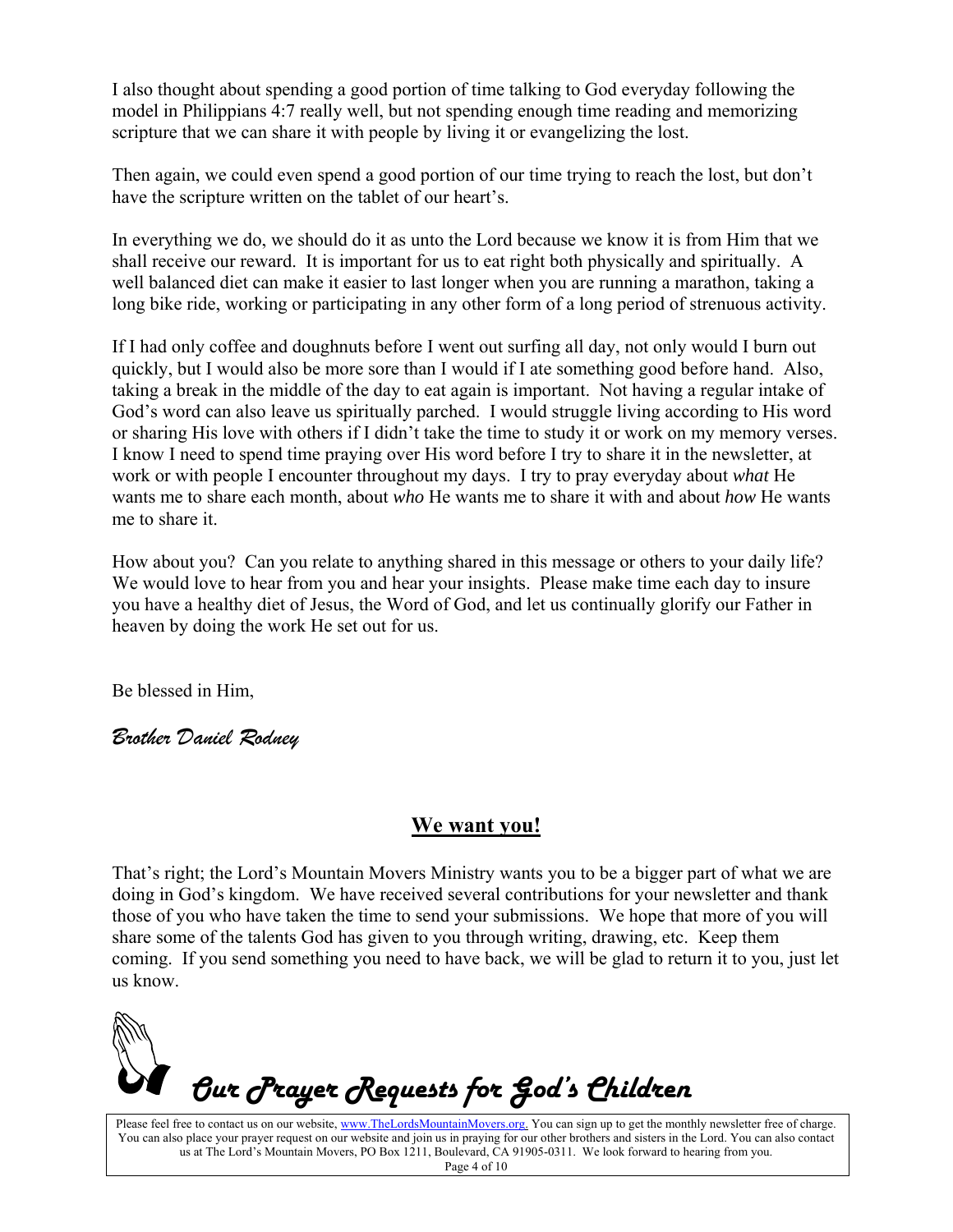Greetings to all our brothers and sisters in Christ who receive our newsletter through the mail. Due to financial constraints, we have revised the way we do our prayer requests. We are currently posting and maintaining all prayers requested on the Internet so your brothers and sisters all over the world can continue to pray for your petitions and praise God for the ones He has already answered.

We are encouraged by the work that God has already done through so many people praying for the needs of those they do not even know. What a privilege we have to go before the throne of God with our requests and the requests of others. Let us keep praying and seeking His will for our lives and the lives of others. If you have a prayer request you would like added to next month's newsletter and/or posted on the ministry website, please fill out the form below and mail it to us. Previous prayer requests are still there on the website for people to read. We are wondering if your prayer has been answered yet? We want to know and share it with everyone else who reads the newsletter, so keep us updated. We look forward to hearing from you and standing in the gap as a prayer warrior. Please note that we will be removing older prayer requests, especially when we do not hear about updates. The newest requests are at the top of the list and the oldest requests are at the bottom of the list. These will remain on our website prayer list.

#### **November – December 2015 Prayer List**

- Sandra M ........Pray that she does well in hip replacement surgery and gets back on her feet in recovery without any complications. She is recovering, walking with her new hip and a cane.
- George W. ......Pray for his recovery from a serious car accident. Pray for the family members during this trying time. He is in an Ohio long term care facility. He is off of feeding and breathing tubes. Better news today 12-06-15, he is responding to external requests (wiggle toes, squeeze hand. follow finger with eyes, etc.) with prompting.
- Roger C ..........Prayer for him in his current situation that it will be resolved soon.
- Anthony S. .....Pray that my brothers in Christ; get blessed, have a speedy trial and go home soon.
- Steve T. ..........Pray for God's favor over trial- strength in fasting prayer, soften his wife's heart and not divorce him.
- Winifred W. ...Pray that the attacks on chapel, pastor get resolved and evening services are restored.
- Maurice A. .....Request urgent prayer for his young niece not to be tried as an adult and for his warrant to be dismissed.

Please feel free to contact us on our website, www.TheLordsMountainMovers.org. You can sign up to get the monthly newsletter free of charge. You can also place your prayer request on our website and join us in praying for our other brothers and sisters in the Lord. You can also contact us at The Lord's Mountain Movers, PO Box 1211, Boulevard, CA 91905-0311. We look forward to hearing from you. Page 5 of 10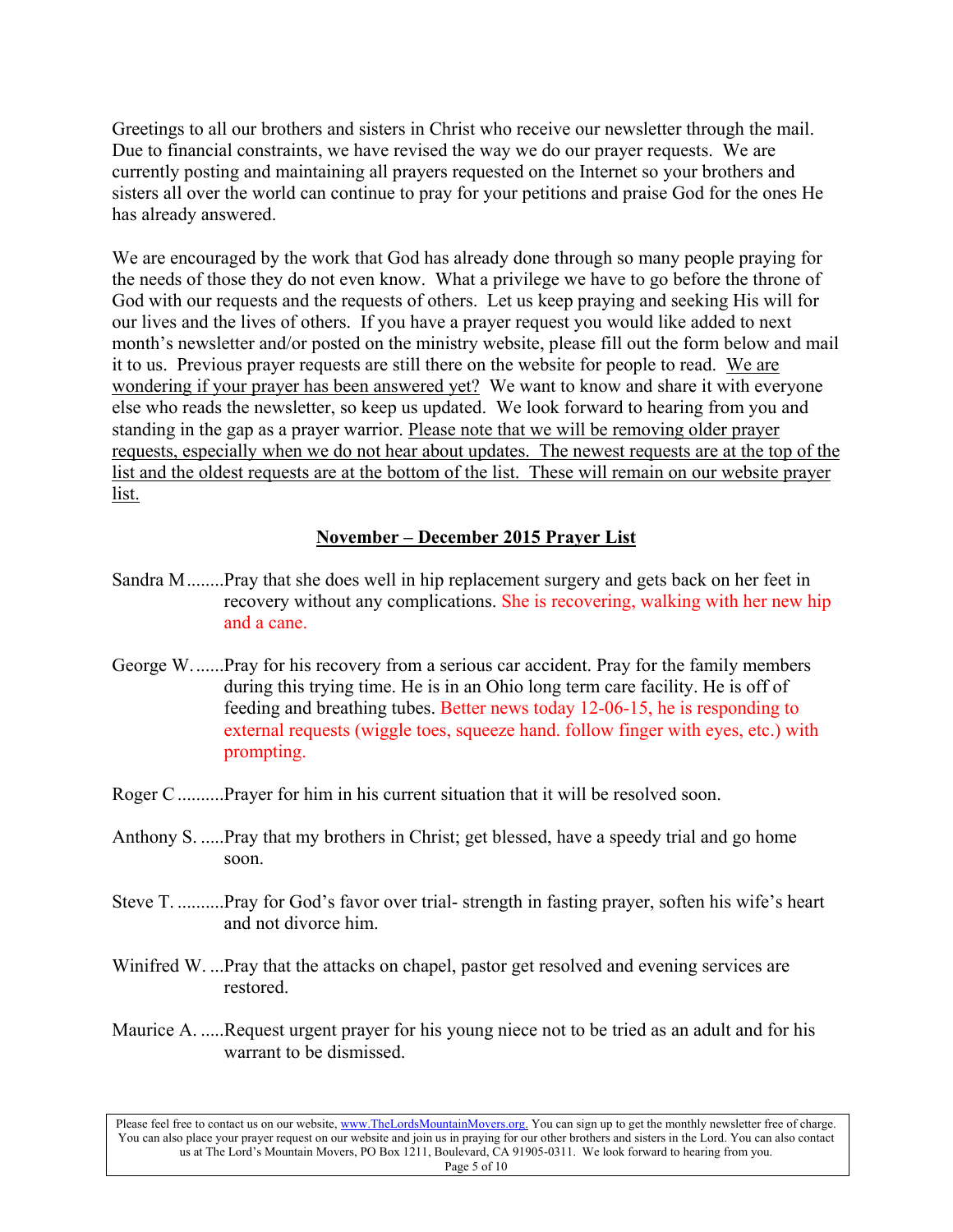Richard L. ......Please pray that he gets right with the Lord before he gets a life sentence, he is messing up bad.

- J. Jackson .......Request prayer for Soledad Prison and its staff. Prayer for the Jackson and Packer family that God would become the center of their lives and reunify them again. Prayer that I will be a good person and husband and we will have a good life together.
- Greg................Prayer for clear vision on what God wants to do with "The Cure" Ministry. Maintain ministry's focus on God only. Also prayer for his marriage to Shelia as he gets ready to go home. Also prayer for Shelia as she recovers from a work injury. Update on previous prayer requests; Aaron passed SD Sheriff's test, Stephen is working at a Christian Camp, Justin has a job at Toyota Dealership and is working for EMT position.
- Sonhai H.........Requesting prayer for her and the family so she could talk to her brother Jonathan.
- Brian D............Prayer for his relationship with his father and as he strives to give up drinking.
- Douglas ..........Prayer for God to help him become the man that He desires and change his old ways.
- Steven W. .......Prayer for himself and his mother as his father passed away and the family is going through the grief process.
- R. White .........That the Lord will open doors for suitable housing upon his being paroled. Praise report: He has found a place to welcome him and is doing well, reconnecting with brothers as well as family.
- Alice S............Chesapeake  $VA$  prayer for personal issues.
- Sheila..............Prayer for her health issues, finances and God's direction for personal decisions.
- Greg................Praise report: God is in control, using me, and I am being blessed by Him. Woo Hoo!

- Hazel C...........Prayer for their dialysis treatments and recovery from health issues.
- Kenny J. .........Requests prayer for steady employment.
- Gabriel S ........His mom, Rosie, his Uncle and brother who need prayer for recovery from health issues.
- Stephen...........Prayer for change in career course.

Justin ..............Praise report; finished EMT school and looking for work.

Please feel free to contact us on our website, www.TheLordsMountainMovers.org. You can sign up to get the monthly newsletter free of charge. You can also place your prayer request on our website and join us in praying for our other brothers and sisters in the Lord. You can also contact us at The Lord's Mountain Movers, PO Box 1211, Boulevard, CA 91905-0311. We look forward to hearing from you. Page 6 of 10

Helen &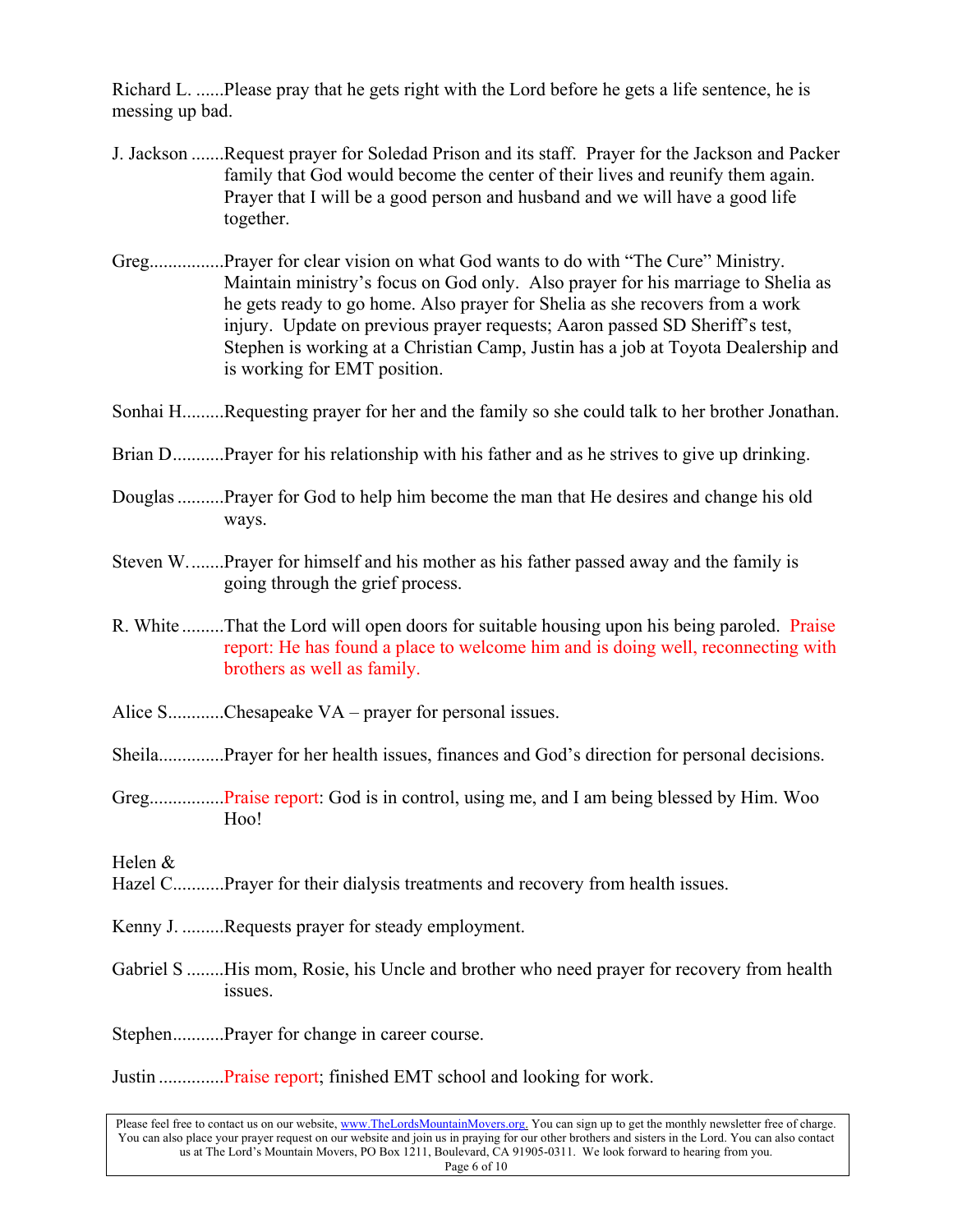Joshua.............Continued prayer for personal issues.

The C.U.R.E...Prayer for God's guidance and provision.

Greg F .............Prayer for answered prayer in his period of fasting.

- Benjamin ........Guatemala, Praise report for Bibles that their church has received. Asking for prayer for his family, the church that they might finish the floor, the windows and doors.
- Barbara M ......Pray for her marriage and family.
- Jamie P .............Favor with the Parole Board and upcoming hearing. Prayer answered he has a date. Pray that the Governor not interfere in his release date.

Linda D ..........Continued recovery from health issues.

Rich H ............Living situation and employment. Prayer for his sister Darlene who was just diagnosed with terminal cancer. Please pray for the family also.

Sandy (Bill

A's Sister) ......Pray for her continued recovery from health issues.

Robert B .........Pray for God's direction and provision in his life.

George &

Amy................Lift them both up in prayer.

TJ L ................Pray for his health issues.

- Bob P…..........Needs prayer, was just diagnosed with stage two and four cancer in lymphatic system.
- Joanne R .........Her and the rest of the family need your prayers as they continue to deal with the loss of a child to cancer.

Jose

- Rodriguez .......Pray for his ex-wife as she deals with an abusive relationship. Also prayer for his parents (dad's recovery from surgery and mom's health issues).
- Larry K............Asks for prayer for The House of Hope Chapel, for these new ministries in evangelism and discipleship. That God would use their ministries to further His Kingdom.

Pray for...........Christians who are facing the loss of their lives for their faith in Jesus Christ.

Darrell R.........Prayer for his health and life issues.

Please feel free to contact us on our website, www.TheLordsMountainMovers.org. You can sign up to get the monthly newsletter free of charge. You can also place your prayer request on our website and join us in praying for our other brothers and sisters in the Lord. You can also contact us at The Lord's Mountain Movers, PO Box 1211, Boulevard, CA 91905-0311. We look forward to hearing from you. Page 7 of 10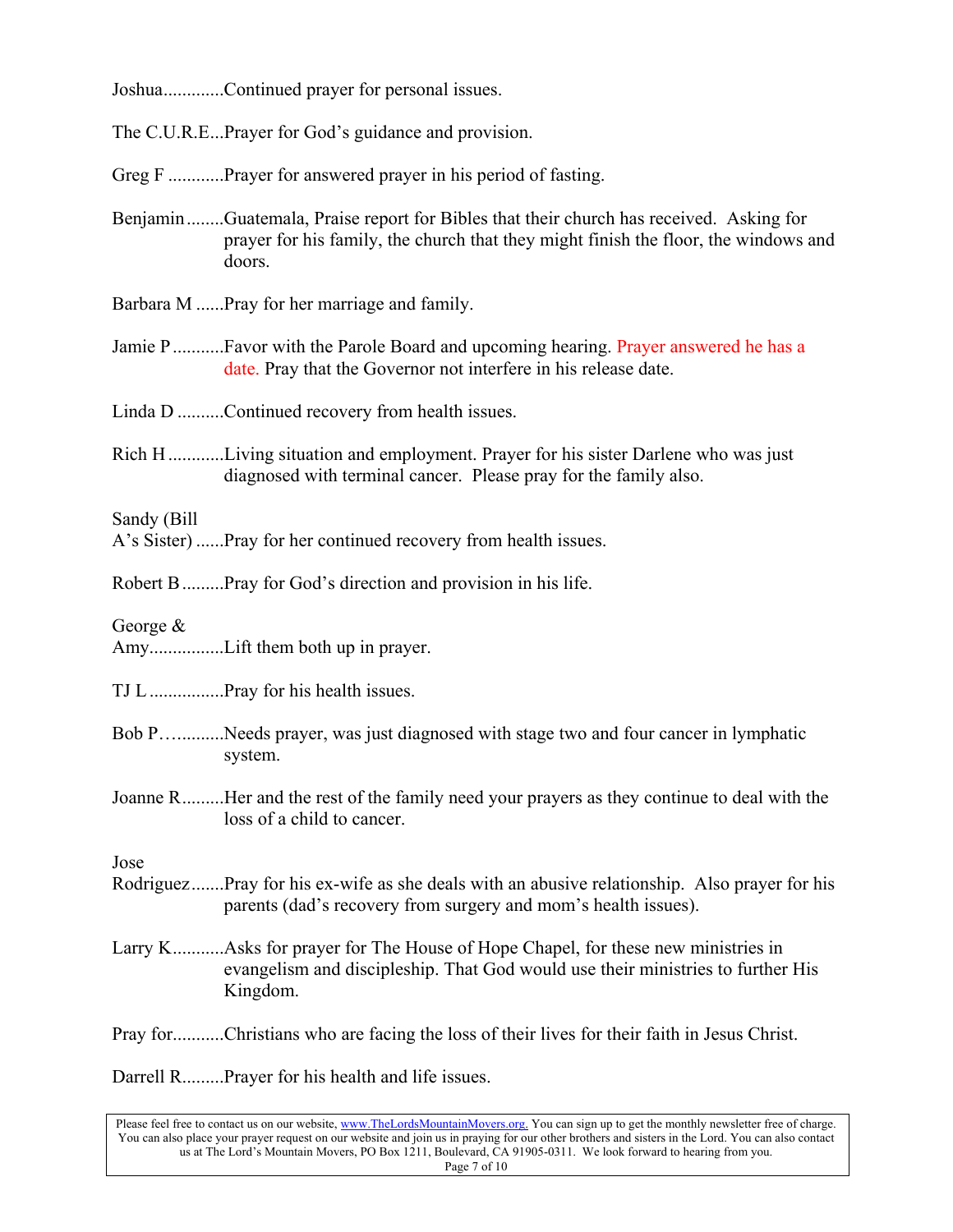G. Gorton .......Prayer for housing and work upon his release.

- Pastor Gray.....Pray that the Lord will continue to guide and strengthen him as he brings the light of the gospel to those who are still trapped in darkness of sin and false gospels. Prayer for all those who are following in his faithful footsteps.
- Thomas M ......Pray for his upcoming review by the board and release back where he belongs. Also pray for his dear friend George that his health holds up.
- Sebastian M....Prayer for his continual growth in Christ. Prayer for his children's salvation and wellbeing.
- Peter A ...........Pray that he gets the needed help battling the worldly challenges and gets steady employment.
- Randy C .........He was in a car accident and needs prayer for healing and replacement of his vehicle.

\_\_\_\_\_\_\_\_\_\_\_\_\_\_\_\_\_\_\_\_\_\_\_\_\_\_\_\_\_\_\_\_\_\_\_\_\_\_\_\_\_\_\_\_\_\_\_\_\_\_\_\_\_\_\_\_\_\_\_\_\_\_\_\_\_\_\_\_\_\_\_\_\_\_\_  $\frac{1}{2}$  ,  $\frac{1}{2}$  ,  $\frac{1}{2}$  ,  $\frac{1}{2}$  ,  $\frac{1}{2}$  ,  $\frac{1}{2}$  ,  $\frac{1}{2}$  ,  $\frac{1}{2}$  ,  $\frac{1}{2}$  ,  $\frac{1}{2}$  ,  $\frac{1}{2}$  ,  $\frac{1}{2}$  ,  $\frac{1}{2}$  ,  $\frac{1}{2}$  ,  $\frac{1}{2}$  ,  $\frac{1}{2}$  ,  $\frac{1}{2}$  ,  $\frac{1}{2}$  ,  $\frac{1$  $\frac{1}{2}$  ,  $\frac{1}{2}$  ,  $\frac{1}{2}$  ,  $\frac{1}{2}$  ,  $\frac{1}{2}$  ,  $\frac{1}{2}$  ,  $\frac{1}{2}$  ,  $\frac{1}{2}$  ,  $\frac{1}{2}$  ,  $\frac{1}{2}$  ,  $\frac{1}{2}$  ,  $\frac{1}{2}$  ,  $\frac{1}{2}$  ,  $\frac{1}{2}$  ,  $\frac{1}{2}$  ,  $\frac{1}{2}$  ,  $\frac{1}{2}$  ,  $\frac{1}{2}$  ,  $\frac{1$ 

The Lord's Mountain Movers - Prayer request Person requesting prayer Pray for:

Nature of request:

Place request on Ministry website Yes No Place request in Newsletter Yes No (Use back of request if necessary. You can also use blank paper)

Mail to: The Lord's Mountain Movers, PO Box 9324, Moreno Valley, CA 92553-9324.

The Lord's Mountain Movers - Prayer request Person requesting prayer Pray for:

Nature of request:

\_\_\_\_\_\_\_\_\_\_\_\_\_\_\_\_\_\_\_\_\_\_\_\_\_\_\_\_\_\_\_\_\_\_\_\_\_\_\_\_\_\_\_\_\_\_\_\_\_\_\_\_\_\_\_\_\_\_\_\_\_\_\_\_\_\_\_\_\_\_\_\_\_\_\_ Place request on Ministry website Yes No Place request in Newsletter Yes No (Use back of request if necessary. You can also use blank paper)

#### Mail to: The Lord's Mountain Movers, PO Box 9324, Moreno Valley, CA 92553-9324.

 $\frac{1}{2}$  ,  $\frac{1}{2}$  ,  $\frac{1}{2}$  ,  $\frac{1}{2}$  ,  $\frac{1}{2}$  ,  $\frac{1}{2}$  ,  $\frac{1}{2}$  ,  $\frac{1}{2}$  ,  $\frac{1}{2}$  ,  $\frac{1}{2}$  ,  $\frac{1}{2}$  ,  $\frac{1}{2}$  ,  $\frac{1}{2}$  ,  $\frac{1}{2}$  ,  $\frac{1}{2}$  ,  $\frac{1}{2}$  ,  $\frac{1}{2}$  ,  $\frac{1}{2}$  ,  $\frac{1$  $\frac{1}{2}$  ,  $\frac{1}{2}$  ,  $\frac{1}{2}$  ,  $\frac{1}{2}$  ,  $\frac{1}{2}$  ,  $\frac{1}{2}$  ,  $\frac{1}{2}$  ,  $\frac{1}{2}$  ,  $\frac{1}{2}$  ,  $\frac{1}{2}$  ,  $\frac{1}{2}$  ,  $\frac{1}{2}$  ,  $\frac{1}{2}$  ,  $\frac{1}{2}$  ,  $\frac{1}{2}$  ,  $\frac{1}{2}$  ,  $\frac{1}{2}$  ,  $\frac{1}{2}$  ,  $\frac{1$ 

Please feel free to contact us on our website, www.TheLordsMountainMovers.org. You can sign up to get the monthly newsletter free of charge. You can also place your prayer request on our website and join us in praying for our other brothers and sisters in the Lord. You can also contact us at The Lord's Mountain Movers, PO Box 1211, Boulevard, CA 91905-0311. We look forward to hearing from you. Page 8 of 10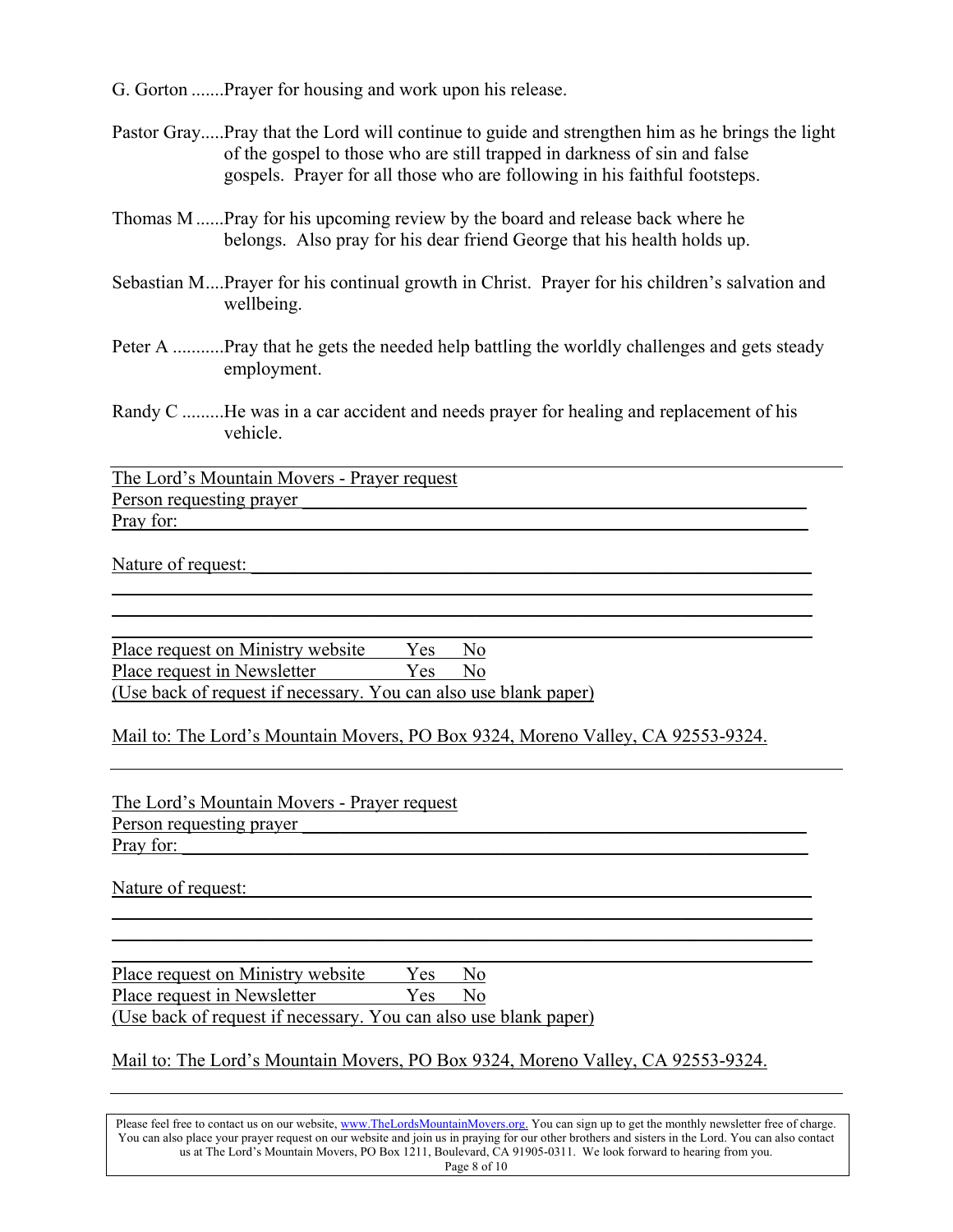Greetings to my family and friends,

What is the first thing that pops into your mind when you hear someone say, Merry Christmas? What fond memories do you have, or expect to create during this holiday season?

Can you recollect ringing a doorbell and being welcomed into a warm home that was filled with joy? Or do you think about the knock on the inn's door that creaked open just enough to say, Sorry there's no room for you here?

Does the smell of fresh baked cookies, pies, and honey baked ham stir up and tantalize your senses? Or do you imagine the smell of sheep, goats, and oxen standing close by?

Do you remember ornate decorations and brightly flashing lights covering the inside and outside of your house, and the homes around you? Or do you envision the cold bare walls of a dimly lit livestock shelter?

Are you reminded of excited children in their pajamas, all tucked into warm beds? Or do you recall a newborn baby wrapped in swaddling clothes, lying on cold stalks of straw?

There is quite a contrast between Merry Christmas and Mary's Christmas, isn't there.

It seems like every year the store shelves become stocked with Christmas decorations earlier and earlier. Advertisers start hammering away at your senses before our summer clothing gets put up for the winter. It has become a relentless attack on your pocketbook, time, energy, and most importantly, your focus on what the celebration is all about.

"Hark the herald angels sing…" What were they singing about again? Oh yeah, something about a newborn king. Wasn't He born on Black Friday, no no, I think it was Cyber-Monday? "Si - lent night, Ho - ly night…all is calm, all is…" Yeah, who are you trying to kid? Those have to be two different nights, right? When was the last time you had even *one* of those?

I'm trying to imagine God watching all this from heaven. Here we are frantically buying, wrapping and stuffing gifts under a decorated tree. All the while we're forgetting that the greatest "free" gift was unwrapped and hung on a tree. We buy things to make people happy, God purchased people to make them whole. We buy things and go into debt; God paid the debt so we could be free. I wonder if Jesus is still saying, "Father, forgive them, for they know not what they do."

I think things need to change. We don't have to throw the baby out with the bathwater, but maybe it's time to drain the tub and see if the baby is still there! Let's take a little effort this year to set aside all the rhetoric that is the Christmas of today, and reflect on Mary's Christmas. A Christmas far removed from what we know or celebrate. Let's begin to celebrate the birth of our Savior, not once a year in stress and chaos, but everyday of the year in solemn reverence for the greatest gift only God could give.

One last thought.

Please feel free to contact us on our website, www.TheLordsMountainMovers.org. You can sign up to get the monthly newsletter free of charge. You can also place your prayer request on our website and join us in praying for our other brothers and sisters in the Lord. You can also contact us at The Lord's Mountain Movers, PO Box 1211, Boulevard, CA 91905-0311. We look forward to hearing from you.